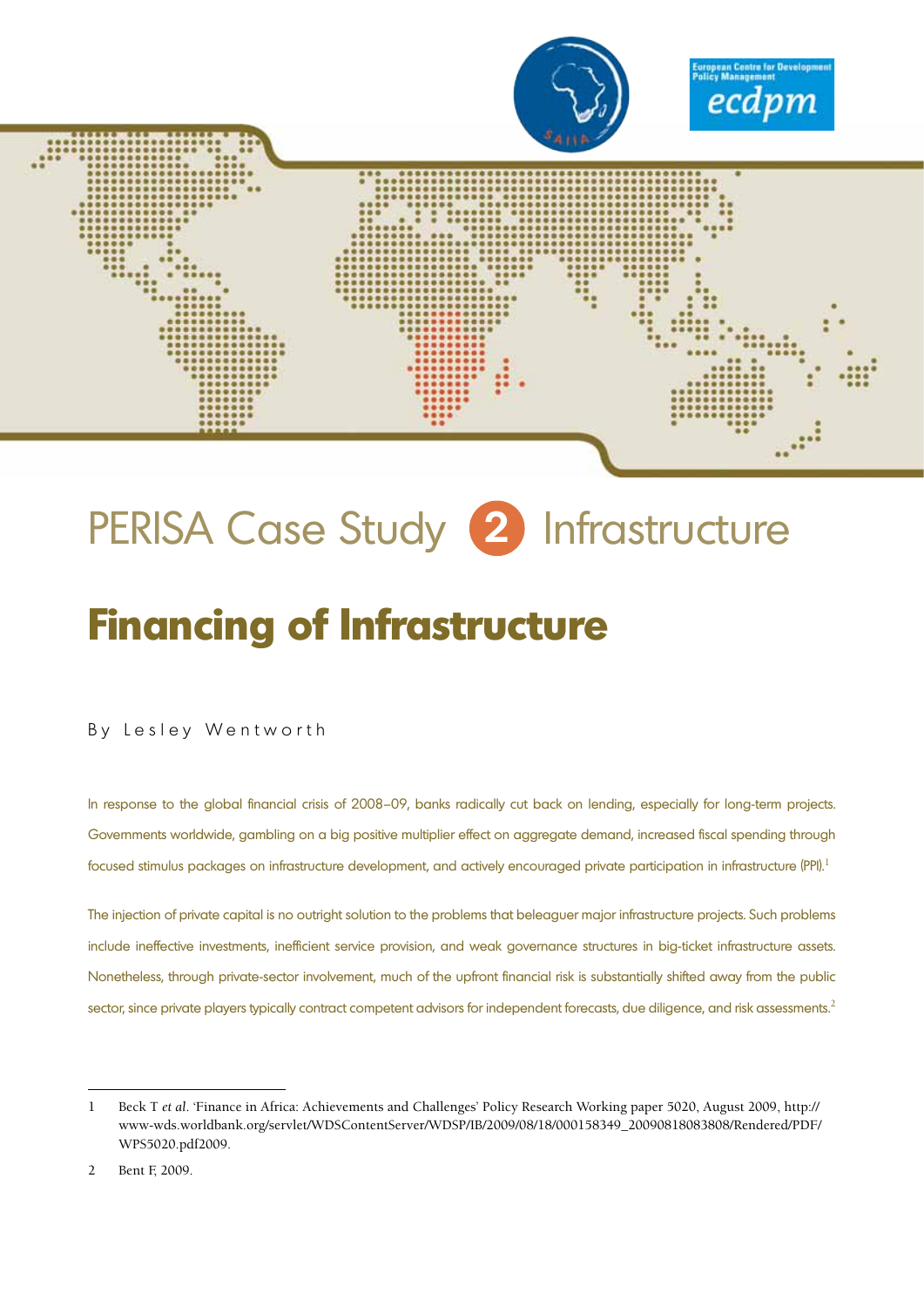In Africa, though, between 1990 and 2011 only 10% of global private investment flowed to infrastructure, against 40% to Latin America.<sup>3</sup> International development experts cite the shallowness of national utility markets in Africa, including Southern Africa – highlighting the strategic importance of marketing higher-value regional (multicountry) infrastructure projects to the private sector. This requires continued co-ordination and harmonisation of regulatory and institutional reforms aimed at promoting investment in cross-border infrastructure.

## GLOBAL CONTEXT

The combination effects of the global financial crisis, the Eurozone sovereign debt crisis and associated austerity measures have put official development assistance (ODA) flows worldwide under pressure. Recent concern was expressed by the UN Secretary General over the 4% drop in ODA last year, following a 2% decrease in 2011.4 This has also caused unease on the part of governments in developing countries and emerging markets, given that aid has historically been used as a fillip for infrastructure budgets. In addition, the socio-economic development and resultant stability that ODA has sought to foster has the important effect of enhancing the investment attractiveness of developing and emerging countries.

Commercial banks have been both financiers and major syndicators of loans. The impact of the Basel Regulations' increased capital costs means longterm lending has become prohibitively expensive for many commercial banks. Hedge funds, assets managers and unregulated institutions backed by high-net-worth individuals (HNWIs) are now seen to be making investment and lending decisions.<sup>5</sup>

The technical, financial and legal project preparation capacities required for complex infrastructure projects are not easily found within the public sector. It is estimated by the Organisation of Economic Cooperation and Development (OECD) that project preparation costs in Africa already average between 5% and 10% of total project costs and that planning has not been sufficient, especially for the bigger more difficult construction projects.6 Project sponsors, multilateral development banks (MDBs) and international co-operating partners agree that more emphasis should be given to proper project planning and preparation, as well as proper financial costing throughout the project lifecycle.

The undeniable need for infrastructure maintenance and development, and the difficult conditions for governments to procure affordable services or contractors to raise finance through traditional methods, make for compelling reasons to consider alternative funding modalities.

#### PUBLIC–PRIVATE PARTNERSHIPS

Public–private partnerships (PPPs) have the potential to improve the provision of goods and services originally regarded to be in the public delivery domain. Through 'bundling' individual services, or phases within a contract (for example, building, financing and operating contracts), private consortiums of specialist firms bid in a combined long-term contract, exploiting synergies and realising economies of scale.<sup>7</sup> By allocating risks to the appropriate parties, PPPs can make use of the private sector's shorter, more cost-efficient delivery times, and access to innovative technology and entrepreneurial expertise. To warrant PPP selection, the project's public-interest purpose must be confirmed, and rigorous assessments must be applied to determine whether traditional public procurement methods may not be better value for money (VfM). The public-sector comparator model is a realistic assessment of all costs based on a net present value calculation comparing the public-sector cost against the price of PPP. The VfM assessment estimates the difference between traditional procurement and the anticipated cost of the PPP model.8

Project finance is a financial technique based on lending against the cash flow of a project that is legally and economically self-contained. Project finance is

- 7 Iossa E & D Martimort, 2009.
- 8 Murphy T, 2008.

<sup>3</sup> OECD, 2013.

<sup>4</sup> Tran M, 'Ban Ki-moon: Development aid decline a cause for concern', The Guardian, 16 August 2013, http://www.theguardian.com/global-development/2013/ aug/16/ban-ki-moon-development-aid-decline.

<sup>5</sup> Rose DG, 2013.

<sup>6</sup> OECD, 2012, p. 17.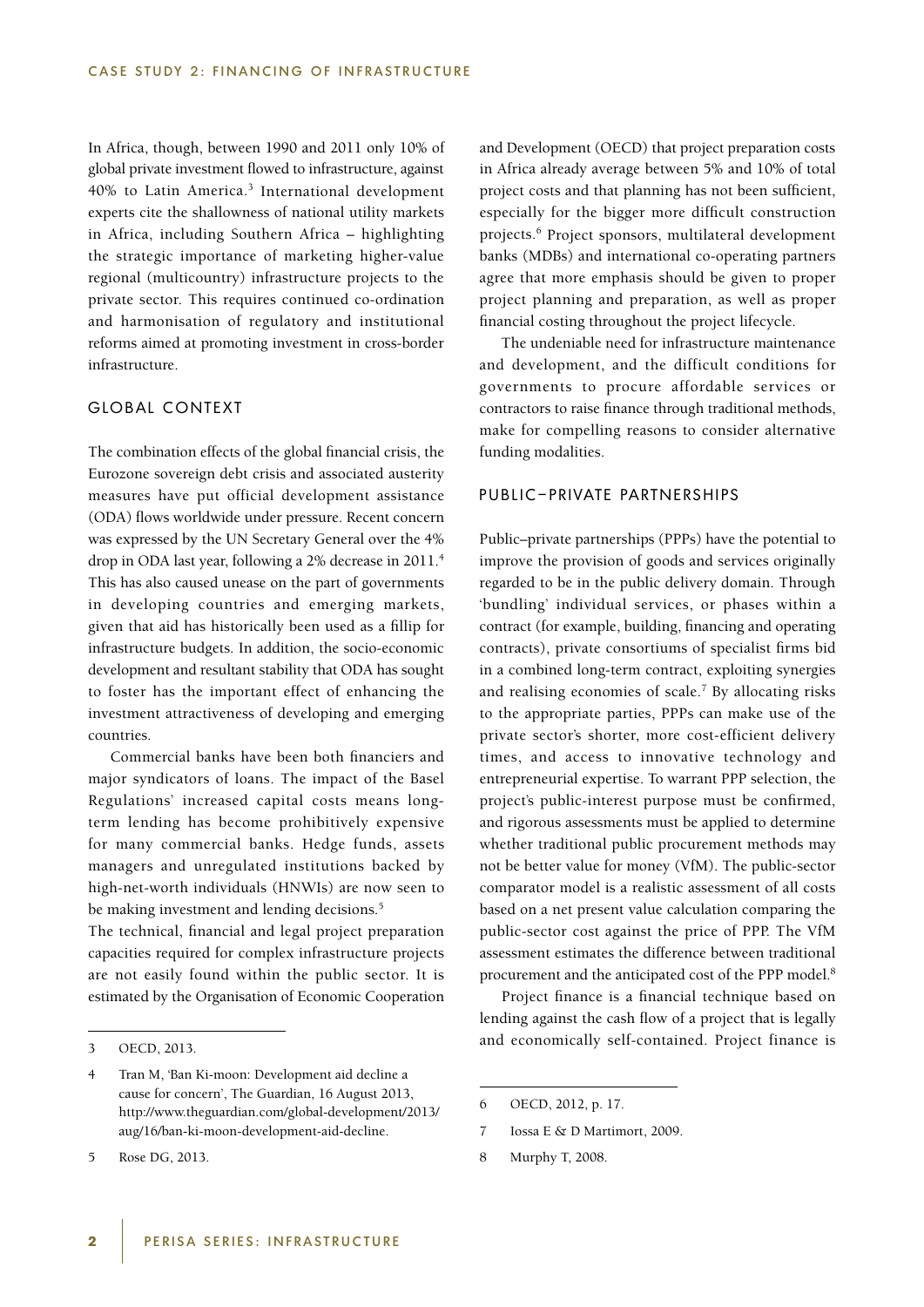| Model 1                                                     | Model 2                                                      |
|-------------------------------------------------------------|--------------------------------------------------------------|
| Traditional project delivery (public sector comparator)     | <b>Alternative financing and procurement</b>                 |
| Total project costs that would have been incurred by        | Total project costs incurred by the public sector to deliver |
| the public sector to deliver an infrastructre project under | the same infrastructre project with identical specifications |
| traditional procurement processes.                          | using the AFP approach.                                      |

#### **Figure 1: The cost difference between Model 1 and Model 2 is the estimated VfM**

Source: Infrastructure Ontario, *Value for Money Assessment*, 2012, http://www.infrastructureontario.ca/WorkArea/DownloadAsset. aspx?id=2147490079.

often used for infrastructure projects, where a special purpose vehicle (SPV) is created and financed through a non-recourse loan (using project assets as collateral). The SPV is ring-fenced and all project activities are offbalance sheet of the sponsor organisations. The lender is limited to cash flow, assets and financial performance generated by the project's performance. In this way, the project sponsor can reduce its equity investment and exposure to risk.<sup>9</sup>

Infrastructure bonds are project loan instruments issued directly by an SPV, whose obligations are repaid directly from the cash flows of the project, once operational. Since the infrastructure bond is not affected by the balance sheet of the sponsors, it does not rely directly on the credit quality of the sponsors.

Infrastructure projects have traditionally relied on heavy debt-to-equity ratios. Especially since the financial crisis, commercial banks have been reluctant to provide loans without the additional security of a guarantee. In most developing economies, direct government loans may not be feasible. However, full or partial credit guarantee (PCG) funds,<sup>10</sup> often backed by development banks, have been set up in various national infrastructure sectors. Partial risk guarantees $^{11}$ are political risk mitigation tools that provide investors

with a degree of comfort when contracting long term with the government. Guarantees are advantageous in obtaining domestic and international financing.

Private-sector risks are reduced significantly when private financing is combined with public-sector or donor funding. This blending combines concessionary loans with debt financing from international financial institutions, allowing for 'grant loan' elements to keep the service tariff affordable. This is also used for interest rate subsidies, investment grants, technical assistance, loan guarantees, or insurance premiums. Blending is used by a number of development finance institutions (DFIs), including Proparco (France); Nederlandse Financierings-Maatschappij voor Ontwikkelingslanden (Netherlands); the African Development Bank (AfDB), and the EU's Africa Infrastructure Trust Fund (ITF) and the Neighbourhood Investment Facility.<sup>12</sup>

Pension fund investment managers typically opt for low-risk, long-term assets in order to ensure satisfactory returns for their clients upon retirement. Government bonds are largely risk free for a specific market. Other fixed-income assets by corporate or other non-government issuers would be considered for the portfolio along with some assets of varying liquidity. It is argued that pension funds are a natural constituency for investors in infrastructure, given their long-term nature and backing by some of the largest institutional investors in private-equity funds in advanced markets. In the UK, large pension funds are collaborating to start a specialist infrastructure fund manager projected to be worth \$5.8 billion in 2013.

Infrastructure companies are able to leverage equity raised by state-owned sovereign wealth funds (SWFs).

<sup>9</sup> Allen & Overy, 2010.

<sup>10</sup> PCG funds lower the risk to the lender by substituting part of the risk to the issuer of the PCG, which guarantees repayment of part of the loan upon default. A PCG fund can help to diversify risk by guaranteeing loans across different sectors or geographic areas.

<sup>11</sup> Partial risk guarantees cover private lenders against the risk of government non-performance of obligations in a PPP. The guarantee gives some certainty that the government will meet its obligations towards the partnership.

<sup>12</sup> OECD, 2012.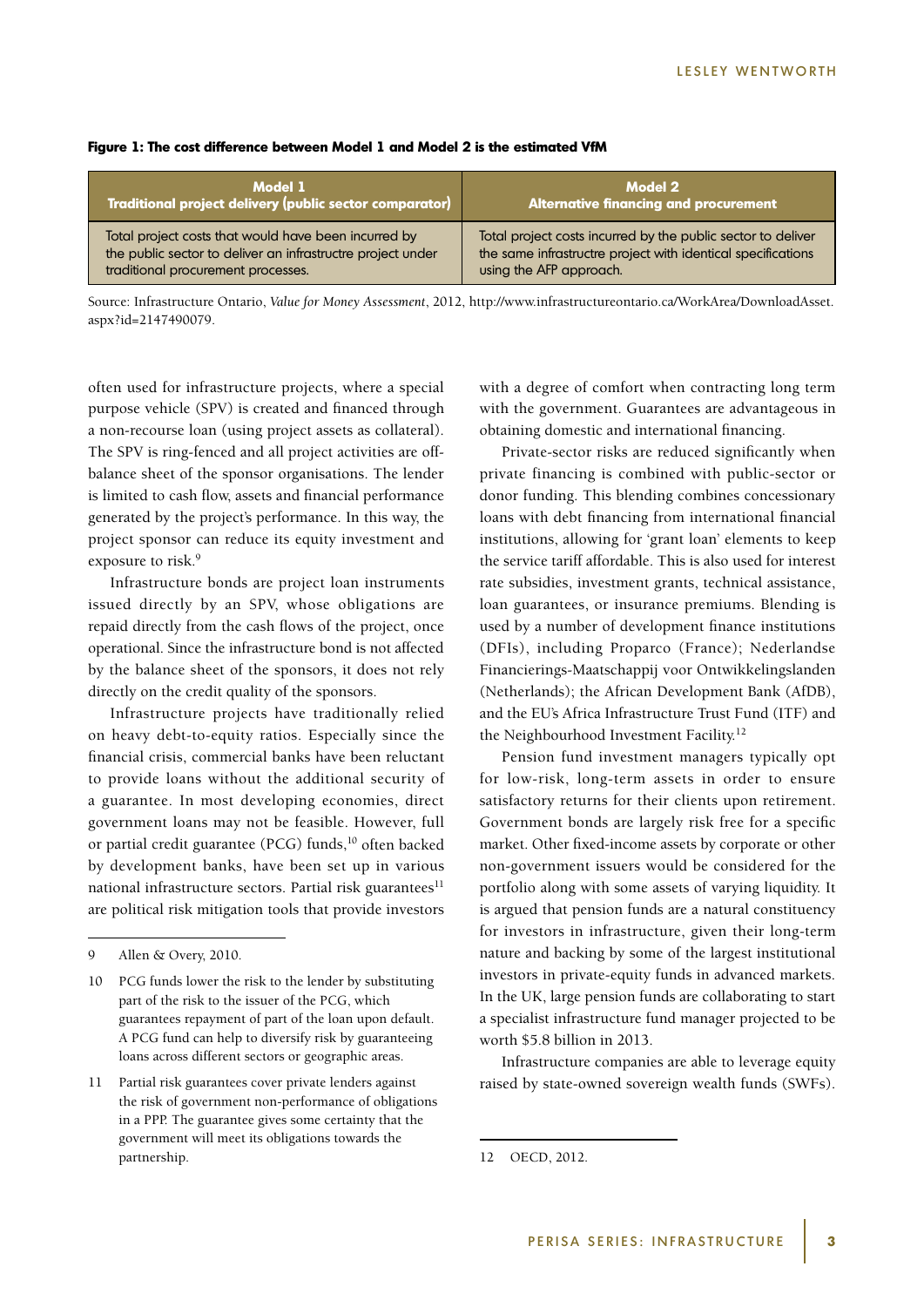August 2013 estimates $^{13}$  suggest that SWFs hold over \$5.8 trillion in financial assets, made up of excess reserves held by central banks. Some SWFs are investing in infrastructure in developing regions, including Africa. The China–Africa Development Fund, an equity fund that invests in Chinese enterprises with operations in Africa, has reportedly invested about \$540 million in 27 projects in Africa.<sup>14</sup> Since 2007 about 166 infrastructure funds with approximately \$110 billion in commitments were raised globally. Only 15% of the funds raised were targeted towards developing countries.

Lin and Wang<sup>15</sup> recently proposed a Global Structural Transformation Fund with two objectives. The first aims to increase aggregate demand to create space for structural reforms in crisis-affected advanced economies. The second objective is to support green growth through investments in transformative infrastructure projects, which will release blockages in both advanced and developing countries. The economists combine infrastructure development with green urban development, eco-industrial parks and structural transformation, with a view to job creation. They further recommended that ODA be used for public goods and other official financing; while PPI be used for semi-public goods, like electricity, roads, ports and airports.

Estimates by Lin and Wang suggest that every \$1 invested in developing countries will lead to an increase of capital goods imports (into developing countries) by \$0.50. With 70% of capital goods used in developing countries being sourced from advanced economies, they expect that \$1 of additional investment in developing countries may result in a \$0.35 increase in exports from high-income countries.<sup>16</sup>

### SOUTHERN AFRICAN ANALYSIS

The capital requirement for the Southern African Development Community (SADC) Regional Infrastructure Development Master Plan (RIDMP) – adopted by the SADC heads of state and government in August 2012 – is estimated at \$500 billion. An estimated \$100 billion will have to come from private-sector sources if the RIDMP is to be rolled out successfully over 2014–27 as envisioned; not including infrastructure maintenance required domestically in SADC member states.

The RIDMP aims at the development of an efficient, seamless and cost-effective transboundary infrastructure network, made up of 418 projects in the energy, transport, tourism, information and communication technologies (ICT), meteorology and water sectors. Many of these projects are multicountry (involving at least two member states); and are expected to begin development in three five-year plans, with the shortterm action plan kicking off in 2013.

Besides institutional infrastructure, the study identified 89 energy projects; 222 transport projects (including harmonisation studies and institutional initiatives); 55 tourism projects; nine ICT projects; nine meteorological projects; and 34 water projects.

- The energy projects require an investment of \$173 billion.
- The key transport projects for roads, railways, inland waterways, land borders, air and seaports have an anticipated cost of \$100 billion over 15 years.
- The total estimated cost of providing the ICT infrastructure and implementation of the identified projects is \$21.4 billion.
- The 34 water infrastructure projects that are ready for immediate implementation between 2013 and 2021 have an estimated cost of \$16 billion.

High tariff challenges for sub-Saharan African utilities persist. Compared with other developing countries, World Bank estimates put power tariffs in sub-Saharan Africa up to 460% more expensive in terms of \$/kW hour; road freight tariffs are 350% higher in sub-Saharan Africa with respect to tonnes/km; and water tariffs are

<sup>13</sup> SWI, 'Sovereign Wealth Fund Ranking, updated August 2013, http://www.swfinstitute.org/fund-rankings.

<sup>14</sup> OECD, 2012.

<sup>15</sup> Lin JY & Y Wang, *Beyond the Marshall Plan: A Global Structural Transformation Fund*, 2013, http://www. post2015hlp.org/wp-content/uploads/2013/05/ Lin-Wang\_Beyond-the-Marshall-Plan-A-Global-Structural-Transformation-Fund.pdf.

<sup>16</sup> *Ibid*.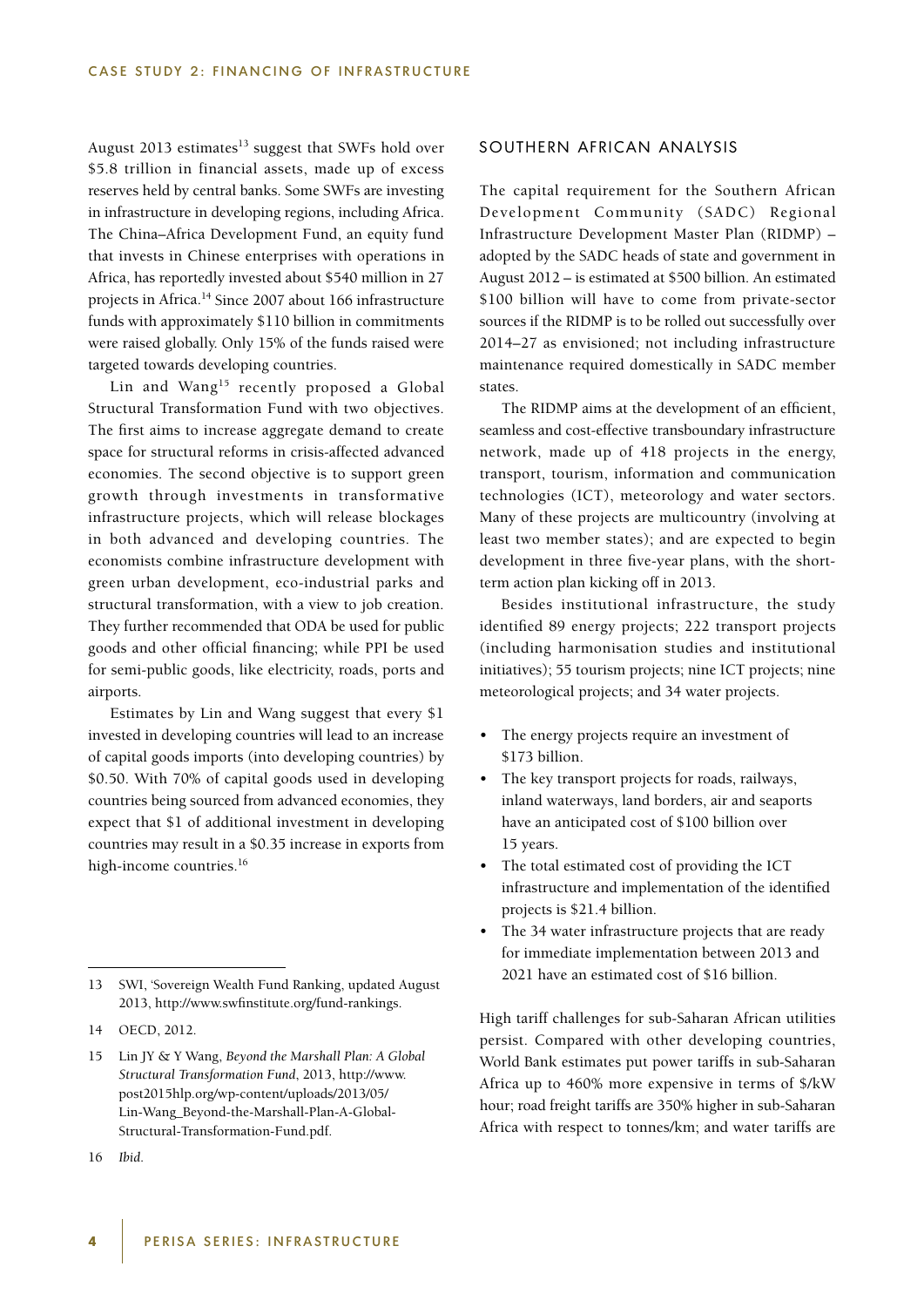#### **Figure 2: SADC RIDMP geographic information system**



Source: SADC RIDMP, 'Infrastructure Projects', http://www.ridmp-gis.org.

up to 1 093% higher in comparative terms in \$/m3.17

Energy subsidies have crowded out alternative spending on much-needed social and infrastructure projects. The International Monetary Fund  $(MF)^{18}$ estimates that direct energy subsidies for sub-Saharan Africa are about 0.4%, arrears by state-owned power utilities about 0.6%, and debt accumulation is 1.5% of total sub-Saharan Africa gross domestic product (GDP).19 These subsidies are often poorly targeted, benefiting more affluent consumers and big businesses.

- 18 IMF, *Energy Subsidy Reform in Sub-Saharan Africa: Experiences and Lessons*, 2013, http://www.imf.org/ external/pubs/ft/dp/2013/afr1302.pdf.
- 19 World Bank, 'Data: Sub-Saharan Africa (developing only)', 2012, http://data.worldbank.org/region/SSA; Sub-Saharan African GDP = \$1.288 trillion.

#### **Lack of depth in financial markets**

Local and regional financial capital markets in Southern Africa remain underdeveloped; and with the exception of South Africa institutional and regulatory frameworks are weak, and institutional investors are largely absent. In this sense, there is no significant local trend towards medium- to long-term financing of infrastructure projects.

A perpetual weakness in SADC is the short-term nature of lending. Apart from South Africa, Angola has accounted for most of the medium- to long-term bank lending to SADC countries until 2005. More recently information from the World Bank suggests a growth in bank lending, but confined to resource-rich countries, like Angola and Zambia. In addition, the overwhelming dearth of comprehensive and comparative financial data across individual countries and across regional economic communities (RECs) makes systematic analysis problematic. South Africa's dominance within the SADC region tends to skew data. Paradoxically,

<sup>17</sup> Deloitte (citing World Bank Doing Business), *Challenges and Bottlenecks in Implementing Successful Infrastructure Projects*, 2010, http://www.ebandla.co.za/uploads/ AfricanR2012/Andre\_Pottas\_Challenge\_Bottleneck\_ Infrastructure.pdf.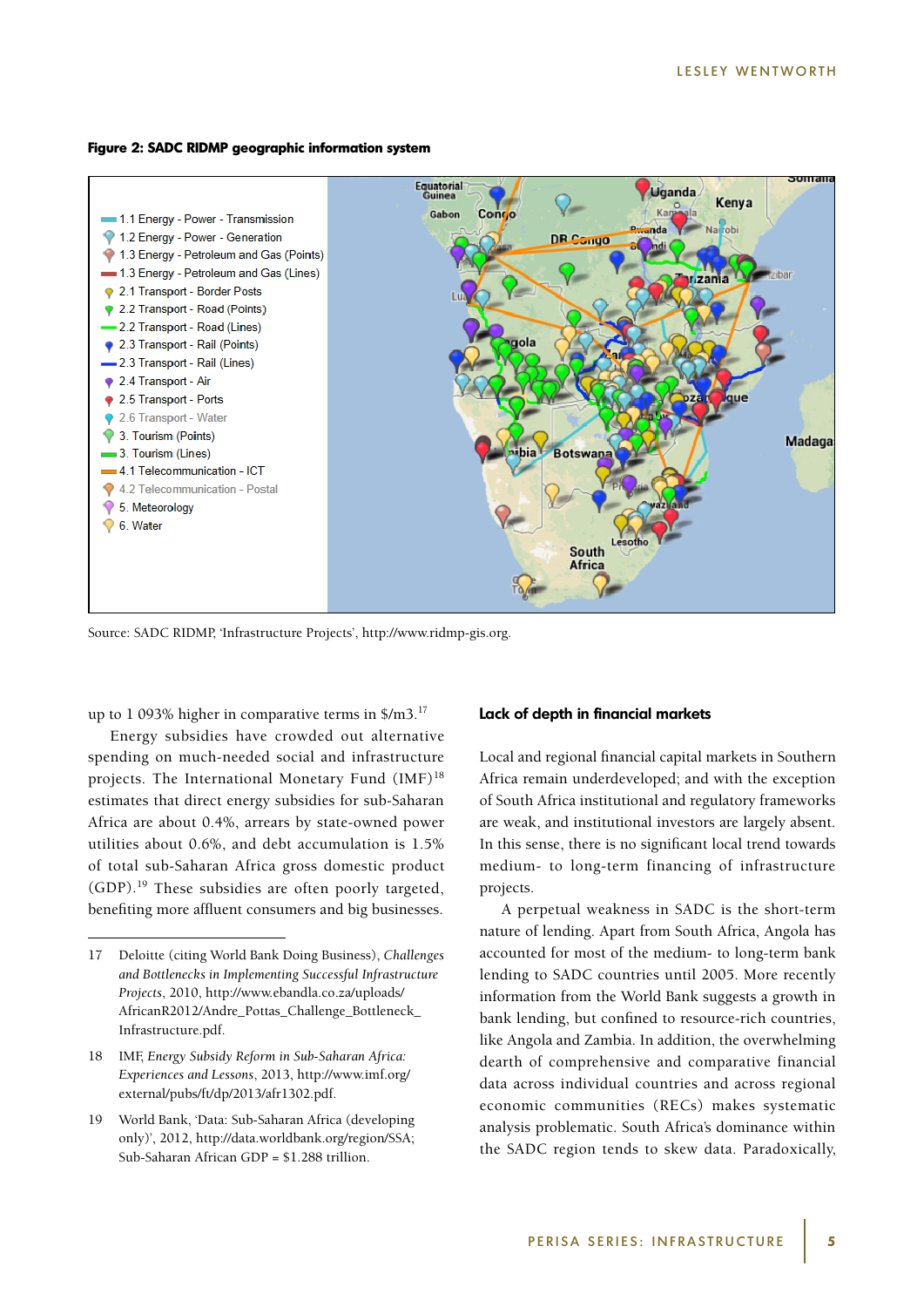omitting South African figures provides an incomplete picture.

African DFIs are introducing innovations in financial and risk management product offerings. In SADC it certainly seems that the correct signals are being sent. A regional infrastructure investment conference was hosted by the SADC REC in Maputo on 27 June 2013, under the theme 'Accelerating investment in SADC infrastructure through sustainable and innovative financing'. SADC heads of state, ministers and senior officials from continental, regional and international organisations exchanged information on project opportunities, and committed to pursue resource mobilisation towards implementation of regional projects.

Similarly, the SADC Development Finance Resource Centre has supported the PPP Capacity Development Strategy and the establishment of the SADC PPP Network in order to strengthen capacity building, business development, information and awareness, policy harmonisation and institutional development of PPPs in SADC.

#### **New moves from key actors**

The Development Bank of Southern Africa (DBSA) signed a memorandum of understanding with the US Trade and Development Agency in June 2013 to promote sustainable development and broad-based economic growth in sub-Saharan Africa, particularly in clean energy, transportation, water, the environment and telecommunications. The DBSA is expected to expand its funding pipeline through the funding of feasibility studies, investment analysis, technical assistance tools and related innovations in project development solutions.

The Africa50 Fund initiative, launched at the AfDB Annual Meeting in 2013, is a vehicle to facilitate largescale mobilisation of resources. The fund, which could grow to \$50 billion, aims to unlock international private finance and leverage infrastructure financing resources from African central bank reserves, African pension funds, African SWFs, the African diaspora, and HNWIs on the continent.

Two SADC countries, the Democratic Republic of Congo and Tanzania, will likely benefit from the World Bank's \$1 billion International Development Association (IDA) zero interest financing aimed at contributing

to lasting peace in the Great Lakes region. The IDA pledge is intended to increase power generation and interconnectivity, and to leverage low-cost renewable energy sources like hydropower and geothermal.

The EU–Africa ITF was launched in 2007 to promote the financing of infrastructure programmes facilitating interconnectivity and regional integration across Africa. It aims to support synergies between European development agencies to benefit African countries, and leverage additional funds by blending grants from the European Commission and EU member states with long-term loan finance from EU financial institutions, as well as the AfDB.

China has engaged in sub-Saharan African countries offering low interest, concessional loans subsidised by its Ministry of Commerce. Large oil-for-infrastructure loans, channelled through China Export–Import Bank and China Development Bank, have funded infrastructure, with quick disbursements and none of the conditionality required by Western banks and MDBs. Governments in oil-producing economies, like Angola and the Democratic Republic of Congo, are in turn required to procure goods and services from China in the implementation of the infrastructure project.<sup>20</sup>

China's central bank's failure to inject liquidity into the country's slowing economy is viewed by experts as a signal that President Xi Jinping and Premier Li Keqiang are preparing for a structural reform of the economy. Slower, market-related growth fuelled by the private sector and more moderate consumption trends are expected from China, both domestically as well as through its engagement in sub-Saharan Africa.

In June 2013 the Japan Bank for International Cooperation (JBIC) launched the Facility for African Investment and Trade Enhancement (FAITH). This initiative draws from the original (2009) Facility for African Investment, but has extended the range of financial instruments for Japanese private firms engaging in infrastructure in Africa. Under FAITH, the JBIC will work with other DFIs, like the AfDB, to extend loans, equity participation and guarantees.

The UK's Department for International Investment has invested GBP 5 million in the Infrastructure Project Preparation Facility for early stage preparation of regional projects. The Department for International

<sup>20</sup> Alves A, 2013.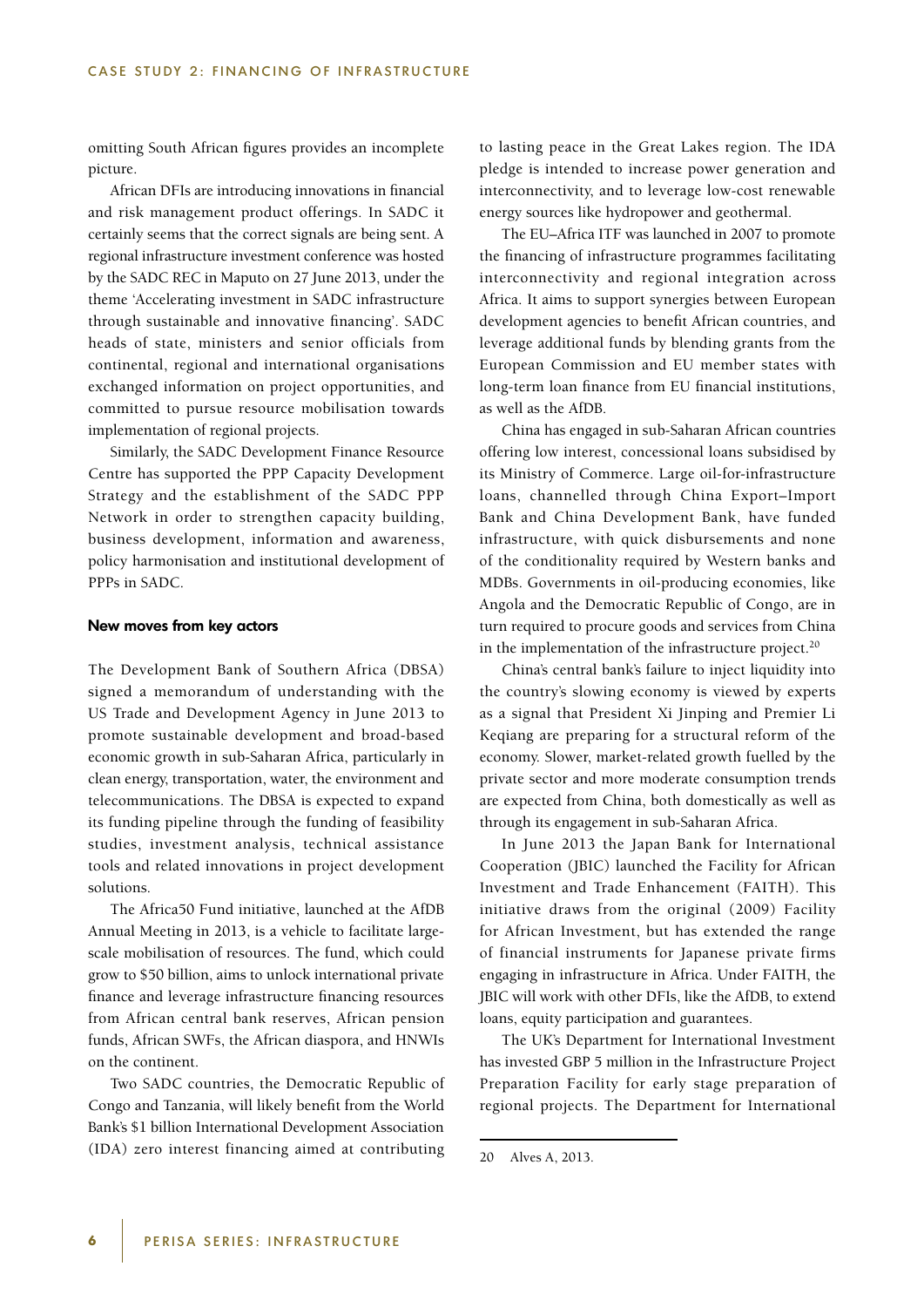Development has also provided GBP 20 million to the EU–Africa ITF; GBP 2 million to the ICA; and will provide GBP 2 million to fund staff working on regional infrastructure in the AfDB, World Bank and other international financial institutions.

#### **On the ground in SADC**

#### **Bond issuance**

Historically bond issuance has been limited to South Africa, with other SADC countries receiving small amounts of bond financing from international markets. In 2011 Namibia issued a 10-year sovereign debt Eurobond (valued at \$ 500 million); and in 2013 the country issued bonds of ZAR 850, the South African rand being the currency of the Common Monetary Area of which Namibia is a part. Zambia issued a \$750 million Eurobond in 2012, which is currently oversubscribed.

#### **Regional infrastructure bonds**

The RIDMP has been undertaken in alignment with the Common Market for Eastern and Southern Africa–East Africa Community–Southern African Development Community (COMESA–EAC–SADC) Tripartite Inter-Regional Infrastructure Master Plan and the African Union's Programme for Infrastructure Development in Africa initiative. In this regard, the three RECs are discussing the possibility of regional infrastructure bonds. COMESA is reportedly the furthest along in conceptualising this initiative.

#### **Diaspora bonds**

Diaspora bonds are debt instruments issued by a government, a sub-sovereign entity, or a private corporation aimed at raising finance from its overseas diaspora. These bonds are often marketed at times of crisis in a country, and appeal to the diaspora's patriotic feelings. Since there are usually strong ties, including family and property ties to the country of origin, the currency inconvertibility risk, usually a high cost, is perceived as lower for diaspora clients in Southern Africa, where great potential is envisioned for this instrument.

#### **Personal remittance in lows**

In sub-Saharan Africa the diaspora is estimated at 16 million, with 5 million in high-income countries.

Personal remittance inflows to the subcontinent have increased from \$3.2 billion in 1995 to \$10.3 billion in 2006. Approximately \$8.5 billion (of the \$10.3 billion in 2006) was sent to low-income sub-Saharan African countries. In Lesotho, Mauritius, Swaziland and Togo, remittances were greater than foreign direct investment. Estimates suggest that sub-Saharan African countries could raise up to \$3 billion by reducing the cost of international migrant remittances, \$5–10 billion by issuing diaspora bonds, and \$17 billion by securitising future remittances and receivables.<sup>21</sup>

#### **Pension funds**

First South Africa, then Namibia and Botswana have employed pension funds in buying infrastructure bonds. The Botswana Public Officers Pension Fund is in the process of diversifying 14% of its portfolio to alternative assets in property, private equity, hedge funds and infrastructure. Namibian pension funds have bought Zambian infrastructure project bonds. South Africa's Government Employees Pension Fund bought \$595 million in the Industrial Development Corporation's 'green bond' issue, aimed at funding renewable energy. Other pension funds held by South Africa's Old Mutual and Sanlam have invested in toll roads and energy projects.

#### **Sovereign wealth funds (SWFs)**

In 2009 the SWF, Qatar Investment Authority (QIA), invested \$400 million in the PME Infrastructure Management Limited Fund. PME invests in infrastructure in Africa in the areas of transportation, communication and energy. South Africa is reportedly the biggest beneficiary of this fund – the first investment by the QIA in South Africa.<sup>22</sup>

Fundo Soberano de Angola is a home-grown SADC SWF that was established in Angola in October 2012. Angola has allocated a substantial portion of money and future oil revenue towards the fund, with an asset allocation mix aimed at preservation of capital, long-term return maximisation and infrastructure

<sup>21</sup> Ratha D *et al*., 2008.

<sup>22</sup> South Africa, Department of International Relations and Cooperation, 'South Africa and Qatar to Hold Bilateral Consultations, 04 February 2009', http://www.dfa.gov. za/docs/2009/qata0203.html.